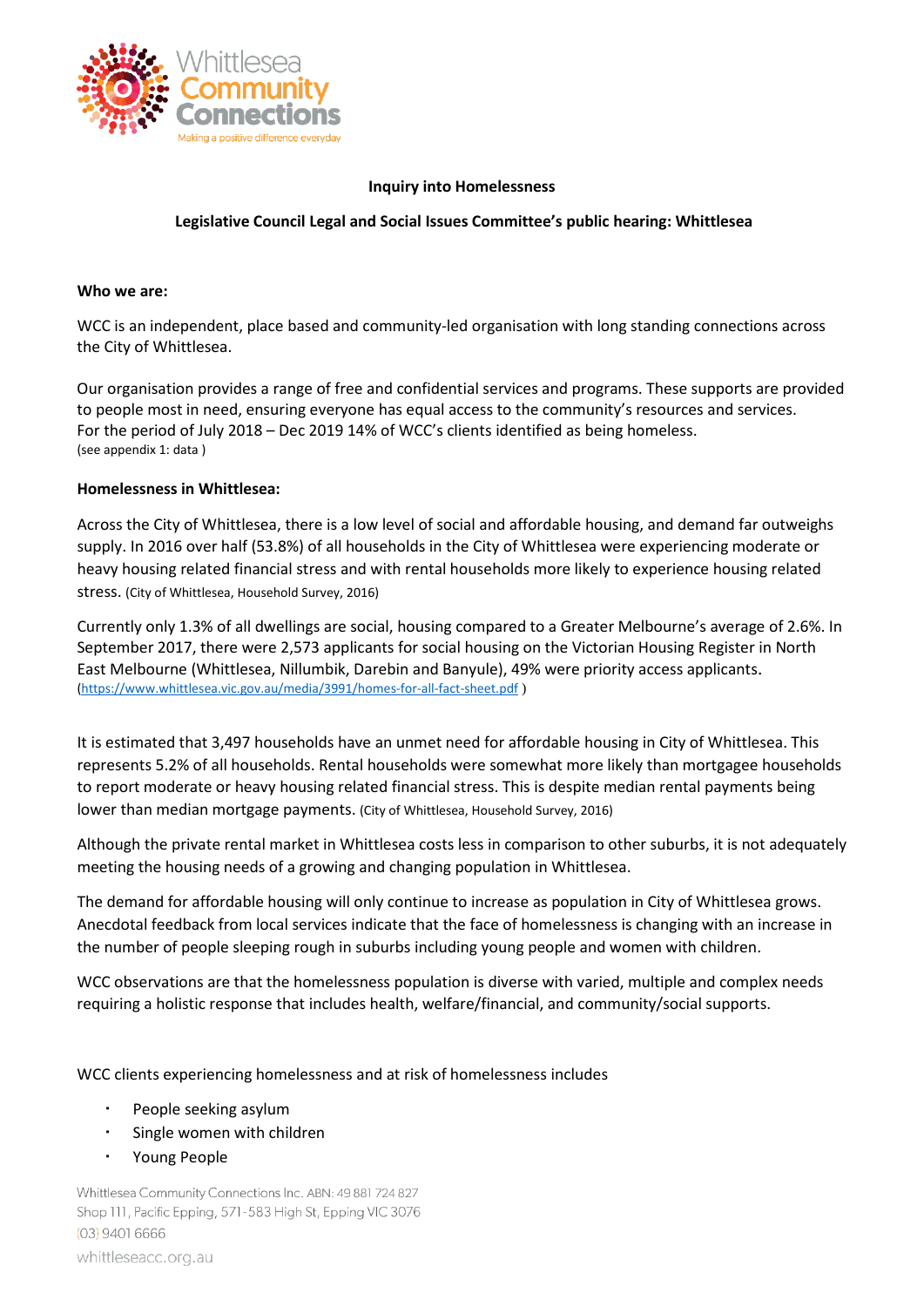

- Women experiencing family violence
- Single men with mental health
- Single people over 50 (women and men)
- Newly arrived migrants
- Single men on Newstart Allowance

(See Appendix 2:Case Studies)

### **Recommendations:**

In September 2019 The Whittlesea Housing and Homelessness Action Group (WHAAG) was established, it's membership consists of a broad range of organisations with a collective focus of develop a 10 year shared plan that responds to housing and homelessness in the City of Whittlesea.

The plan is currently in development and will include tangible short, medium and long-term priorities to address local issues along the homelessness risk continuum.

The WHAAG has identified a number of priority needs across the homelessness and housing spectrum. The identified needs are:

- Access to showers and laundry facilities for people experiencing homelessness.
- A locally based access point into homelessness services.
- Local emergency family accommodation (more than 2 bedrooms).
- Additional transitional accommodation properties.
- Increase supply of affordable housing options.

## **Ending homelessness for good!**

The lack of current policy clarity, adequate funding and the increase in poverty and disadvantage for marginalised Australians are the direct causes of homelessness; without structural change and large scale investment in social housing Australia will continue to see staggering increases in homelessness. (Michelle Welsh, Housing and Homelessness in Whittlesea)

Large investment of social housing needs the following considerations:

- Diverse property portfolio to reflect the housing needs of a diverse population; to include psychiatric needs, settlement needs, families, intergenerational households, young people, people with disabilities etc.
- Availability and accessibility of support, community services and meaningful activity for disadvantaged people at risk of homelessness requires investment introducing new prevention and early intervention initiatives.
- European Union researchers identified five factors in developing integrated strategies to reduce and end homelessness: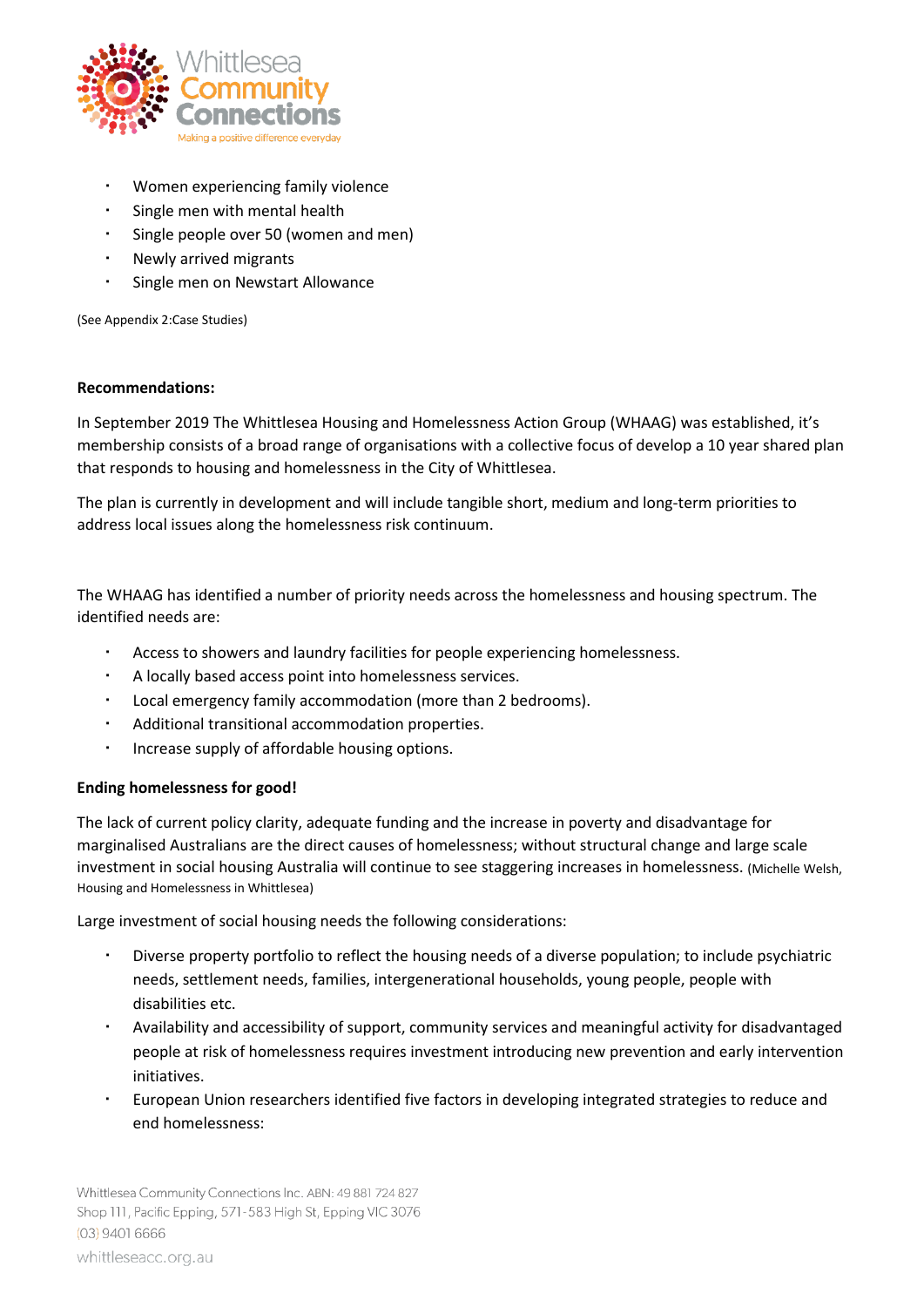

- 1. 'The needs and the rights of the individual should be the starting point for any strategy to fight homelessness'
- 2. 'Housing First', noting that the construction of affordable housing is fundamental to this policy
- 3. 'Funding the strategy' is key, for without adequate and long-term investment the strategy to end homelessness is destined to fail
- 4. 'The importance of a continuous and constant strategy.' As an example, for over 20 years, Finland had an integrated strategy and has built new permanent housing, converted emergency housing into supported units and developed new service models—all based on Housing First principles
- 5. Multi-level governance: 'A convergence of stakeholders in the fight against homelessness is necessary to invest all efforts on moving together towards the same objectives.'

(AHURI, *Supporting older Australians experiencing homelessness*, November 2019)

Within this context, consideration needs to be given to:

The private rental market, which is largely inaccessible, unaffordable and insecure for households on low incomes. Significant reform of the private rental market and much better resourced and comprehensive support for tenants is needed. There is urgent need to develop additional rental housing affordable for households below \$202 per week, as the private rental market does not generate rentals at this level even when there is an overall increase in supply. It is also essential that rents be kept at affordable levels.

Sustainable tenancies require careful allocation and, for some residents (particularly those with complex needs), the provision of ongoing support— whether that was support to manage addictions, assist with finance management, remain connected to school or work, or be able to function alone in a property.

Targeted employment services directed at supporting tenants into sustainable, meaningful work—and therefore incomes that can be maintained over time—are needed to support pathways out of the social housing system and to sustain private rental.

AHURI, Pathways in, within and out of social housing in Australia—Policy Evidence Summary, January 2020 & AHURI, Changes in affordability and availability of rental housing in Australia, December 2019

Lastly, effort to combat the stigma associated with social housing along with public perceptions of deserving and non-deserving Australians will ensure we do not find ourselves in the same crisis in years to come.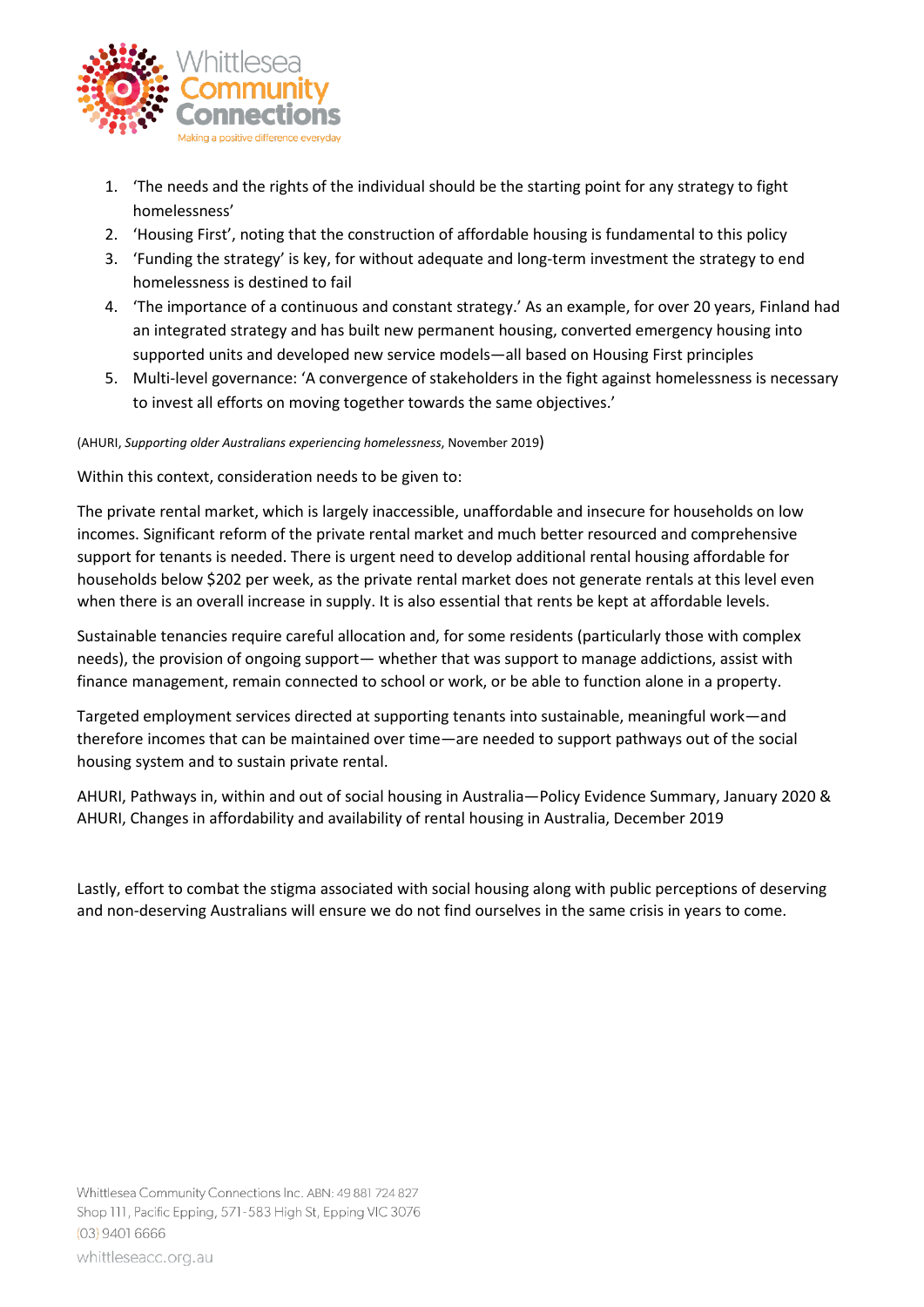

# **Appendix 1:**

# **WHITTLESEA COMMUNITY CONNECTIONS CLIENT HOMELESSNESS DATA: 1 JAN 2019 – 31 DEC 2019**





## **OTHER STATISTICS**

- **Of the 314 WCC clients with a homelessness indicator in 2019:**
- 8 clients identified as Aboriginal or Torres Straight Islander
- 64% clients mainly spoke English at home, 36% clients mainly spoke a language other than English.
- 48% of clients identified as having a disability or mental illness
- **Of the 71 legal clients with a homelessness indicator in 2019:**
- 49 clients had experienced family violence
- 52 clients had dependant children 58 clients had a low income
- **Of the 112 Emergency Relief clients with a homelessness indicator in 2019:**
- 101 clients identified government payments as being their main source of income
- 65 clients were born in Australia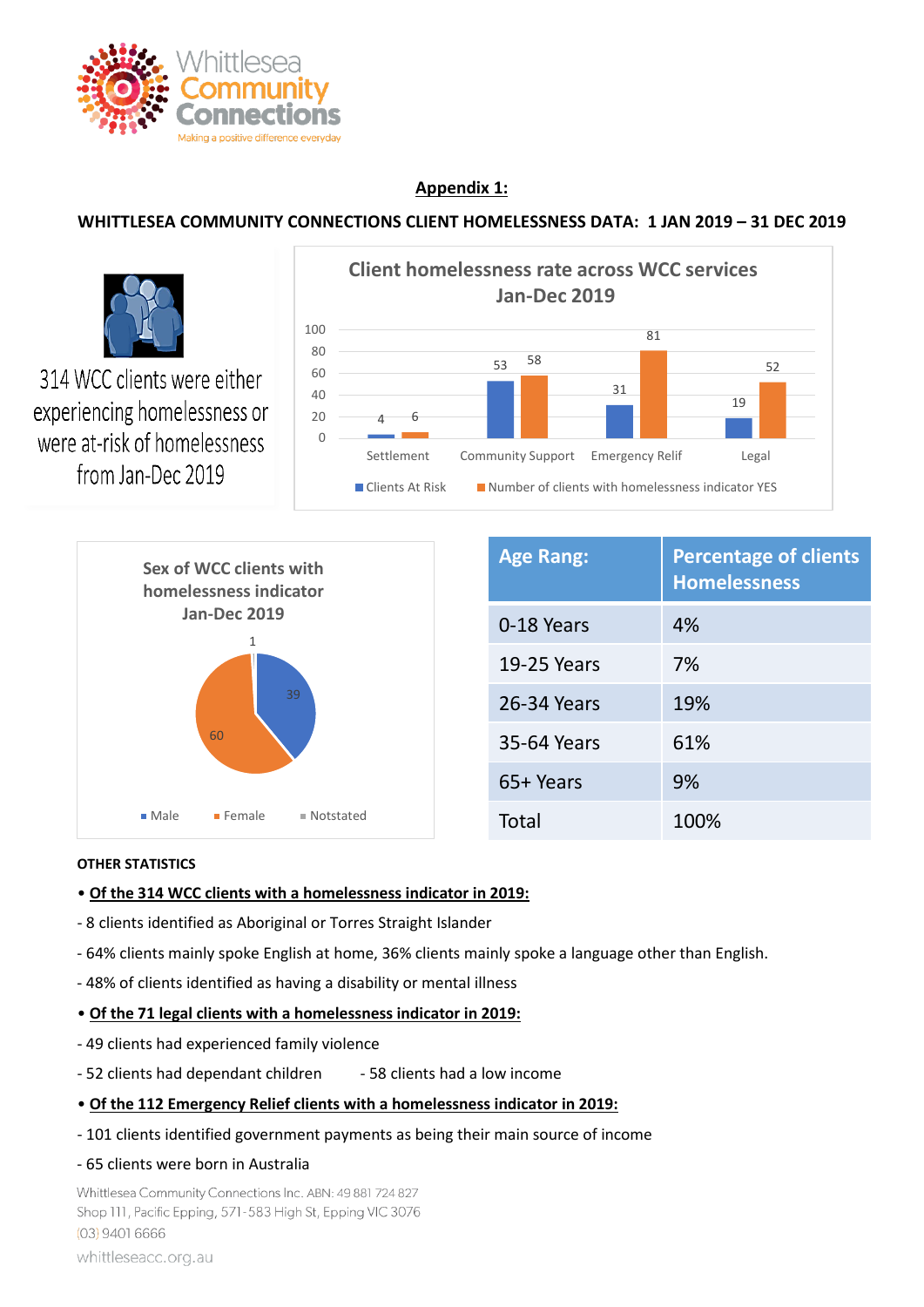

# **Appendix 2:**

# **Case study 1:**

Brian\* 45 years old was born in New Zealand in a small rural town. At the age of six months, he suffered from a stroke, which left him with permanent physical, psychological and sensory disabilities requiring a full time carer support. Not long after his stroke, his parents passed away in an accident and he went to live with his auntie who became his full time carer. Due to lack of services, programs and support for child victims of stroke in the rural town Brian lived in he was unable to receive the support required to help him overcome some of the impacts of his stroke such as learning to read and write.

In 2006, Brian's auntie/carer decided to relocate to Australia leaving Brian no option but to accompany his auntie, as he needed the carer support. A year later due to personal and unforeseen circumstances Brian's auntie was unable to continue providing carer support for Brian and he became homeless. Brian has now been homeless for the last four years occasionally couch surfing and rough sleeping in and around Melbourne city and the metropolitan areas. Due to the impacts of the stroke i.e. unable to read, unable to write, mobility issues and short-term memory loss, Brian has struggled to access services for support, apply for Public/Priority housing and further find secure housing such as share accommodation or his own rental property. Service system barriers such as lack of resources, staffing and specialised disability support have been a large reason why Brian has been unable to access the support needed to secure a home.

In the last six months, Brian has been able to temporarily stay with his sister as she has now moved to Melbourne. Brian currently sleeps on his sister's couch in the living room but the house is overcrowded as his sister has three teenage children and only a two bedroom home. The town that Brian is staying in borders on the rural fringe of Melbourne which means there are even fewer services Brian can access and also lack of transport i.e. train line.

The only reason Brian was able to connect with our service was due to a pilot program "Fix it Friday" that the Department of Justice, local community house and our service WCC ran in the town that Brian is currently staying in. Without this pilot program, Brian would have continued to struggle to access any support from any services. At present, our casework service has been struggling to find Brian the appropriate support needed to assist him to find securing housing as he has complex support needs. Brian is needing a disability support advocate and housing case manager that will be able to work one on one with Brian to take him to the local housing service Haven Home Safe (access point for Priority Housing), assist with understanding documentation required and filling in the required paperwork, assistance looking for share accommodation or a private rental property, submitting applications and support attending inspections. Further once he secures a home he would require ongoing support to manage basic transactions such as signing up for gas and electricity, paying rent and bills and every other day transactions that require someone to able to read and write.

Without access to the appropriate ongoing housing support Brian needs he continues to face homelessness and will continue to be at risk of homelessness in the future, if he does secure housing.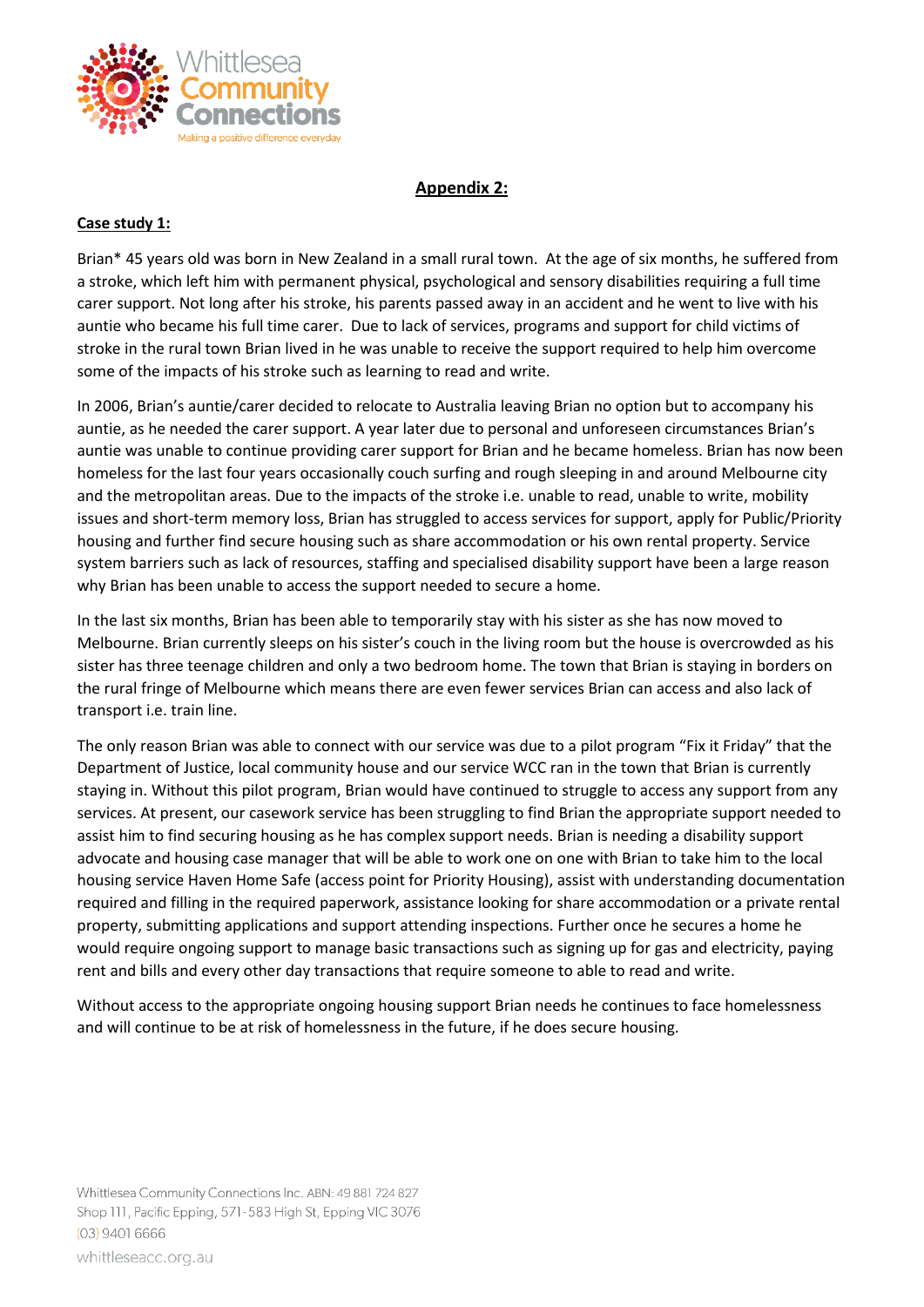

# **Case study 2:**

Mona\* 63 year old woman from Syria arrived to Australia with her youngest adult daughter in 2013. Mona arrived to Australia on a Sponsor Visa sponsored by her eldest daughter and her husband. Mona fled Syria in 2013 to Turkey with her daughter and two sons in 2013.

WCC has provided settlement support to Mona since arrival including casework services, linking into material aid, attending a number of our settlement groups. Mona has experienced a number of challenges with settling into her new country and has often talked about her conflicted feelings associated with leaving behind two of her children and grandchildren in Turkey.

Since arrival, Mona and her youngest daughter have lived with her eldest daughter, her husband and their 2 children in a small rental property. This has resulted in dynamic struggles and conflict amongst the adults with the eldest daughter and her husband filing for divorce. Mona has discussed wanting to obtain housing independently but on Newstart Allowance this has been financially impossible. Sharing with unrelated adults is also not a culturally appropriate option. Although Mona is still living with her eldest daughter she believes her daughter holds resentment towards her for the dissolution of her marriage and Mona herself carries enormous guilt. Mona was support by WCC to apply for public housing and is aware that the waitlist is years.

## **Case Study 3:**

Jane\* presented to service through a referral from a primary school in the local government area. Jane is 43 year-old single mother to three dependent son's aged 13 years, 15 years and 17 years. Jane has a history of sexual and physical violence with her ex-partner (father of the three son's). Due to impact of trauma from this, Jane developed a diagnosis of Post-Traumatic Stress Disorder. The father is currently in jail and has been in jail for thirteen years as a result from the perpetration of the violence. Over this period Jane and her children were homeless and then placed in refuge. For much time their housing situation was quite unstable and transient. Jane was able to obtain a rental in the City of Whittlesea and the family's situation became stable. Unfortunately, a house fire destroyed the home.

This placed the family in homelessness. A fellow community member offered the family to temporarily move in with him and his child. After living with this person for a few months, he physically and sexually abused Jane and her and her children had to flee the home. At this point, the children were placed into care of family friends and Jane was living in her car with her dog it was during this time Jane engaged with WCC. WCC's caseworker proceeded to assist Jane in applying for private rentals and WCC's Family Violence Housing Brokerage Program. Jane advised that she previously had a public housing application. Worker called Department of Health and Human Services (DHHS) and was advised the application had expired, DHHS reinstated this application. It was not a priority application. Jane requested if the local Housing Service Provider (Haven Home Safe: HHS) could assist in funding a hotel for the weekend so that her and her children could spend the weekend together. Worker advocated to HHS to obtain this support.

Jane then moved into a family member's home with her youngest son. The other two son's remained in the family friend's home, as there was not enough room at Jane's family member's home. The community member located Jane and was threatening and violent. Jane proceeded to begin the process of engaging Police, Orange Door and Berry Street with support for an Intervention Order. Jane moved out of her family member's home, as she did not want to put her safety at risk. HHS, Orange Door and Berry Street advised Jane they could only assist with temporary emergency housing. A friend in Craigieburn then offered Jane that her